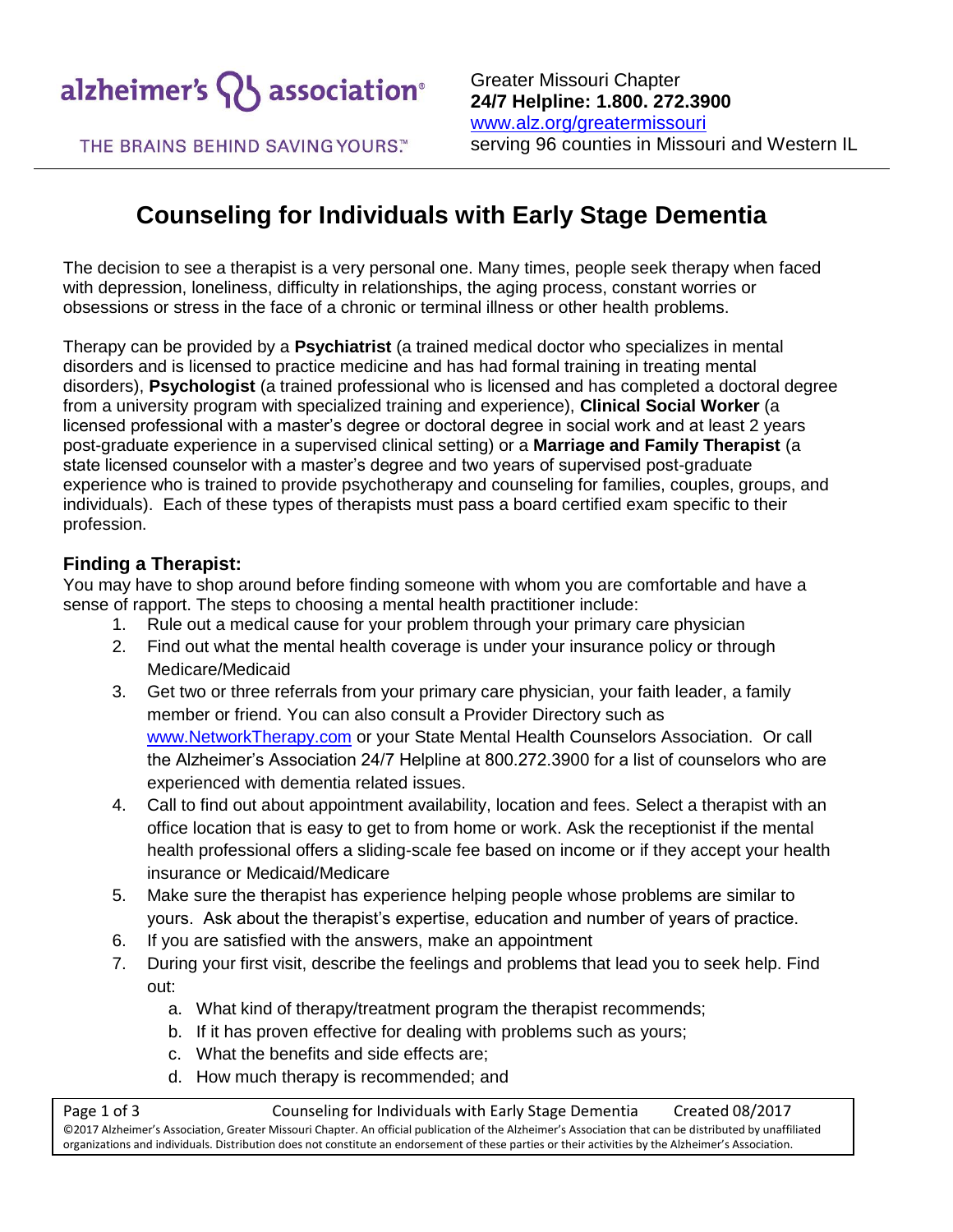- e. If the therapist is willing to coordinate your care with another practitioner if you are interested in exploring credible alternative therapist, such as acupuncture.
- 8. The best therapists will work with you to create a treatment program that works for you.
- 9. Although the role of a therapist is not to be a friend, rapport is important. Consider whether:
- a. You felt comfortable with the therapist
- b. He/she listened to you
- c. He/she seemed to understand your concerns and address them
- d. You feel you can trust the therapist
- e. He/she seemed knowledgeable about your problem and suggested a therapy or treatment program that suits you
- f. The "chemistry" was right
- 10. If the answers to these questions and others you identified are "yes", schedule another appointment to begin the process of working together to understand and overcome your problems. If no, call another therapist from your list and schedule another appointment.

# **Purpose of Counseling:**

- 1. support in facing the diagnosis
- 2. information to understand the illness
- 3. an opportunity to talk and work through issues that is usually not available elsewhere (others don't understand)
- 4. provide kindness, respect, and attention
- 5. focus on strengths or competence rather than disabilities
- 6. improved coping ability

## **Benefits to the person with dementia:**

- 1. increased well-being and acceptance from understanding and acknowledging the illness
- 2. improved self-esteem and mood from working through feelings
- 3. increased capacity to manage daily symptoms and challenges
- 4. knowledge of good self-care skills
- 5. adaptations to changes in abilities and lifestyles
- 6. education about the disease, research, available meds, programs and resources
- 7. decreased isolation
- 8. connection with the dementia service and support system before times of crisis
- 9. a sense of going on with life, and having the best life possible

## **Benefits to families (if they are brought into the counseling discussions)**

- 1. emotional catharsis
- 2. problem-solving around needed adjustments at home
- 3. decisions about important legal, financial, health and care planning

The person with dementia needs to be able to consent to counseling, be receptive to help and be able to benefit in a meaningful way. Paul S. Appelbaum, MD (2007) published some research stating that in order to be able to give consent, a person must:

1. be able to communicate a choice

Page 2 of 3 Counseling for Individuals with Early Stage Dementia Created 08/2017 ©2017 Alzheimer's Association, Greater Missouri Chapter. An official publication of the Alzheimer's Association that can be distributed by unaffiliated organizations and individuals. Distribution does not constitute an endorsement of these parties or their activities by the Alzheimer's Association.